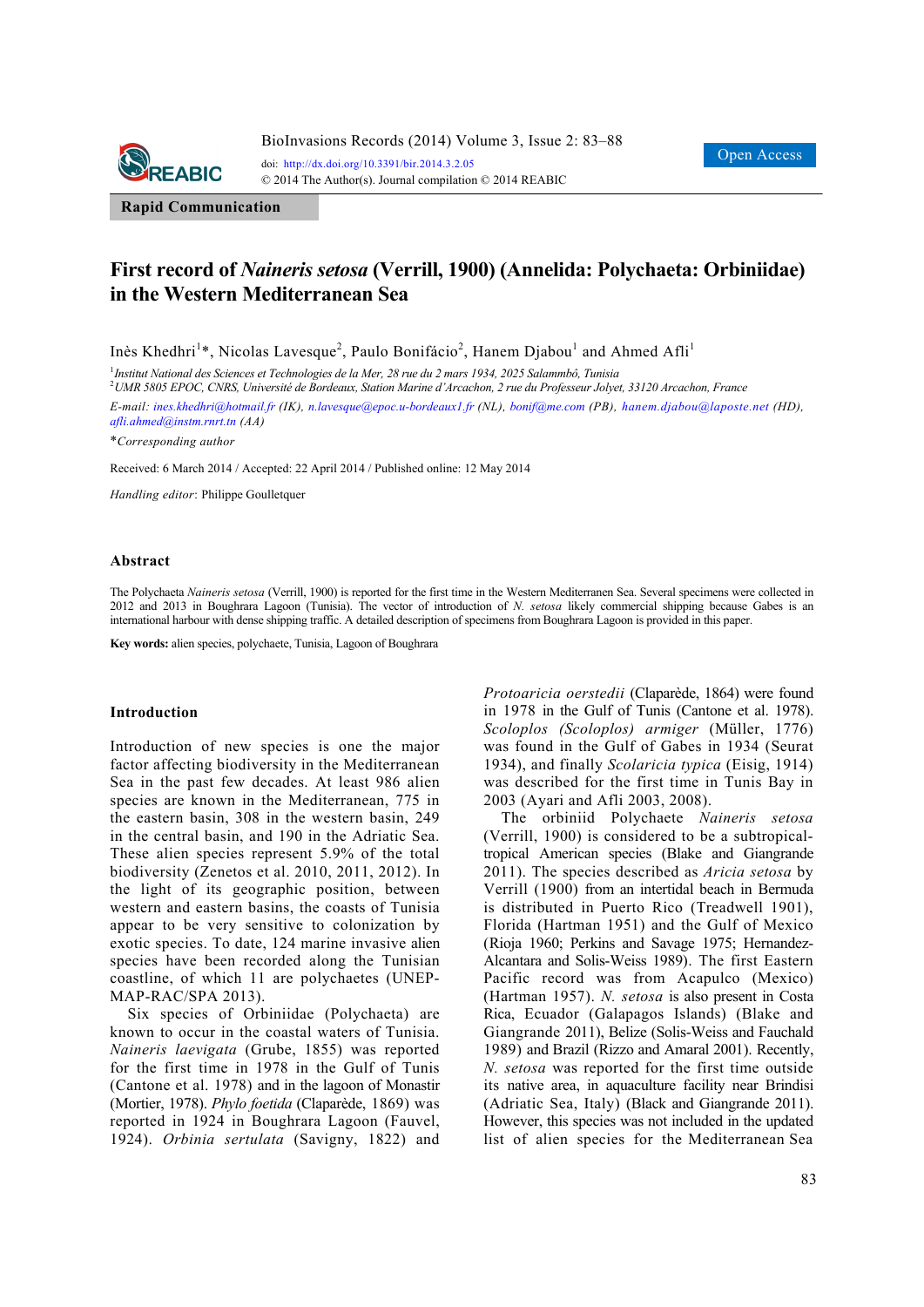

**Figure 1.** Presence and absence of *Naineris setosa* in Boughrara lagoon.

because, after being one of the most abundant polychaetes  $(500 \text{ ind.m}^2)$ , this species disappeared from the area (Zenetos et al. 2012). The present paper reports the first record of *N. setosa* along the Tunisian coasts.

## **Material and methods**

## *Study area*

The Lagoon of Boughrara is located on the south-eastern coast of Tunisia. This small bay (about 500  $km^2$ ) is bounded on the north by the Djerba Island and on the south by the mainland. The bay connects with the Gulf of Gabes by the Ajim-Jorf channel (2.2 km wide) and by the El Kantra Channel (160 m wide) (Figure 1). The average depth is about 4 m with a maximum of 16 m in the center of the lagoon. The salinity is very high especially in summer with an average value up to 42 (Ben Aoun et al. 2007). Boughrara Lagoon is a vulnerable environment with limited access to open sea and is submitted to negative effects of aquaculture activities, fishing ports,

84

sewage outfalls, and industrial wastes (organic matter, fluorides, cadmium, acids, etc.) (Ben Aoun et al. 2007).

This study was conducted within the framework of a National Institute of the Sciences and the Technologies of the Sea (INSTM) project and aimed to evaluate the general ecological status of the Lagoon of Boughrara.

# *Material examined*

Benthic macrofauna was sampled from 15 stations in Boughrara Lagoon between 2012 and 2013 during summer (August) and winter (January) seasons (Figure 1, Appendix 1). Samples were collected by scuba divers with a quadrat  $(1 \text{ m}^2)$ , 10 cm depth) and sieved through 1 mm mesh. The remaining fraction was fixed in 7% formalin and later transferred into 70% ethanol. All specimens were examined under a Nikon SMZ1500 stereomicroscope and one specimen photographed with a Nikon DS-Fi 2 camera. Specimens were measured with the NIS-Elements Analysis software (Nikon Instruments Inc., Melville, New York, USA).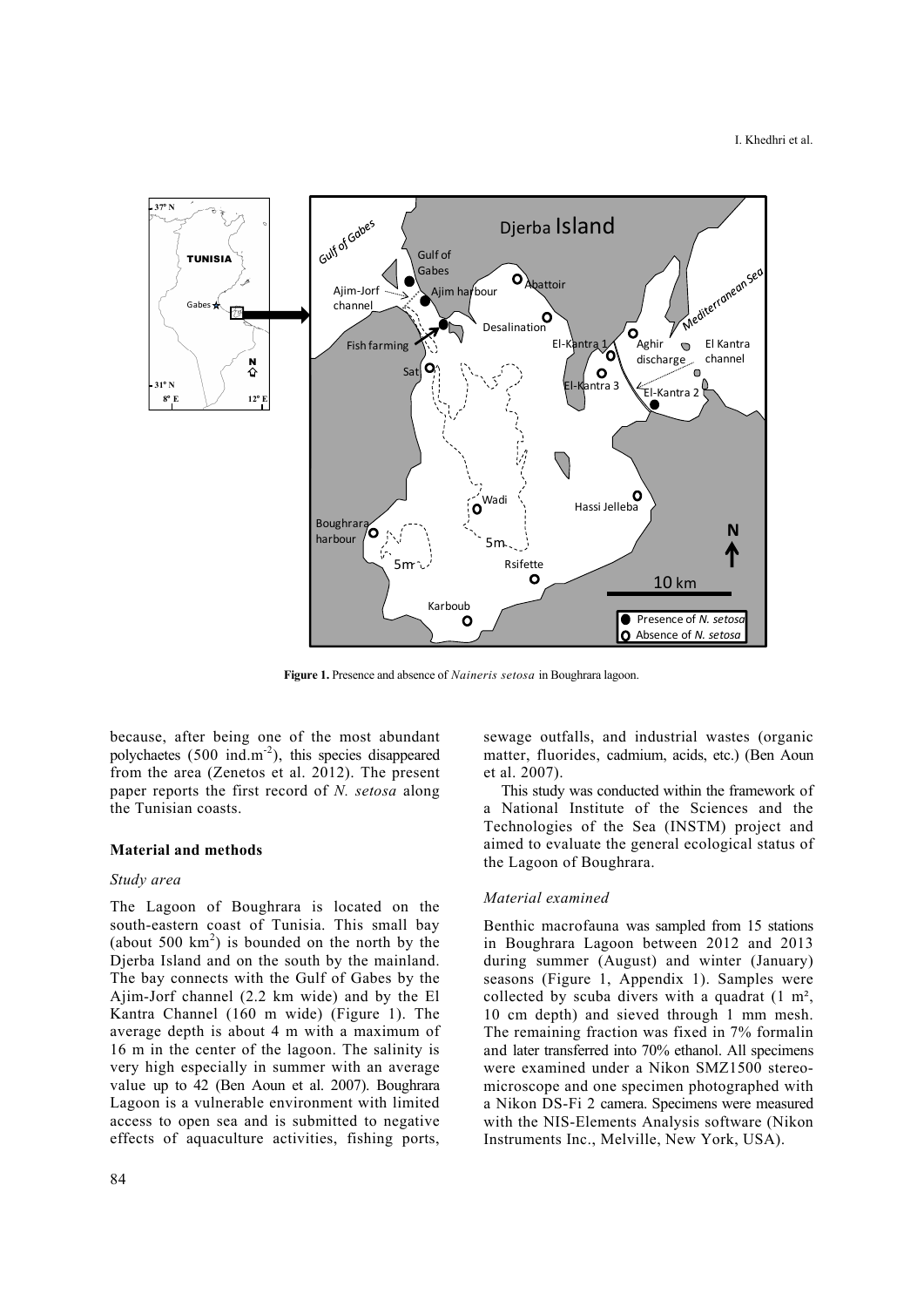## **Results**

Fifty specimens of *Naineris setosa* were collected in 2012–2013 from four different sites in the Boughrara Lagoon (Figure 1, Appendix 1). This species displayed highest abundances in summer at stations "Ajim Harbour" and "Gulf of Gabes" with 21 and 19 individuals  $m<sup>2</sup>$ , respectively. Abundances were lower in winter (max 6 ind.m-2). *N. setosa* was always collected from in muddy sediments.

#### *Systematics*

ORBINIIDAE Hartman, 1942 Orbiniinae Hartman, 1957 *Naineris* Blainville, 1828 *Naineris setosa* (Verrill, 1900) Figure 2

*Aricia setosa* Verrill, 1900: 651-653 *Anthostoma latacapitata* Treadwell, 1901: 203– 205, figs 61–65.

*Naineris setosa* Hartman, 1942: 61, figs 116– 118; 1951: 67–70, pl. 17, figs 1–6; Hartman 1957: 305, pl. 41, figs 1–6; Solis-Weiss and Fauchald 1989: 774–778, fig 2; Blake and Giangrande 2011: 21, figs. 1–2.

## *Material examined*

Western Mediterranean Sea: Tunisia: lagoon of Boughrara (10°40' to 10°57' E; 33°28' to 33°45' N; station Gulf of Gabes; 12 August 2012; 1.1 m depth; 5 specimens).

## *Description*

Incomplete specimens with 40–87 setigers and 3.6–4.7mm width. Prostomium short, broadly truncate and T-shaped (Figure 2); few eyespots, concentrated in two comma groups forming Yshaped. Everted proboscis large and saclike. Peristomium broad and asetigerous.

Branchiae from setigers 6 in all specimens; basally broader and gradually tapering to pointed tip; anteriorly, branchiae and notopodial postsetal lobes are similar in length but posteriorly the branchiae are longer than notopodial lobes. External borders highly ciliated with blood sinus clearly visible.

Two sensory organs present from setigers 8, small, oval-shaped, located in antero margin of setiger; very close to the branchiae in anterior setigers.



**Figure 2.** *Naineris setosa*: dorsal view of a specimen from Boughrara lagoon. Abbreviations: br: branchia; so: sensory organ; dc: dorsal crest. Photograph by P. Bonifácio.

Dorsal crests small, started in the thoracic region until posterior setigers, more conspicuous in abdominal region.

Thoracic region with 20–21 biramous setigers, with foliaceous and broad notopodial postsetal lobes; neuropodial postsetal shorter, broader and rounder than corresponding notopodial lobes. Neuropodial postsetal lobes with an upper digitiform papilla more evident in anterior setigers. Transitional setigers between 21 and 24.

Abdomen from setiger 25 with narrow notopodial postsetal lobes, becoming short in the posterior abdomen. In parallel, size of neuropodial postsetal lobe sharply reduced and finally tapering to narrow tips.

Thoracic notopodia with long crenulated capillaries setae arranged in 3 rows. Neuropodial thoracic setae are all crenulated capillaries arranged in two bundles: one, with about 8 rows; and two, the lower group, about 4 rows.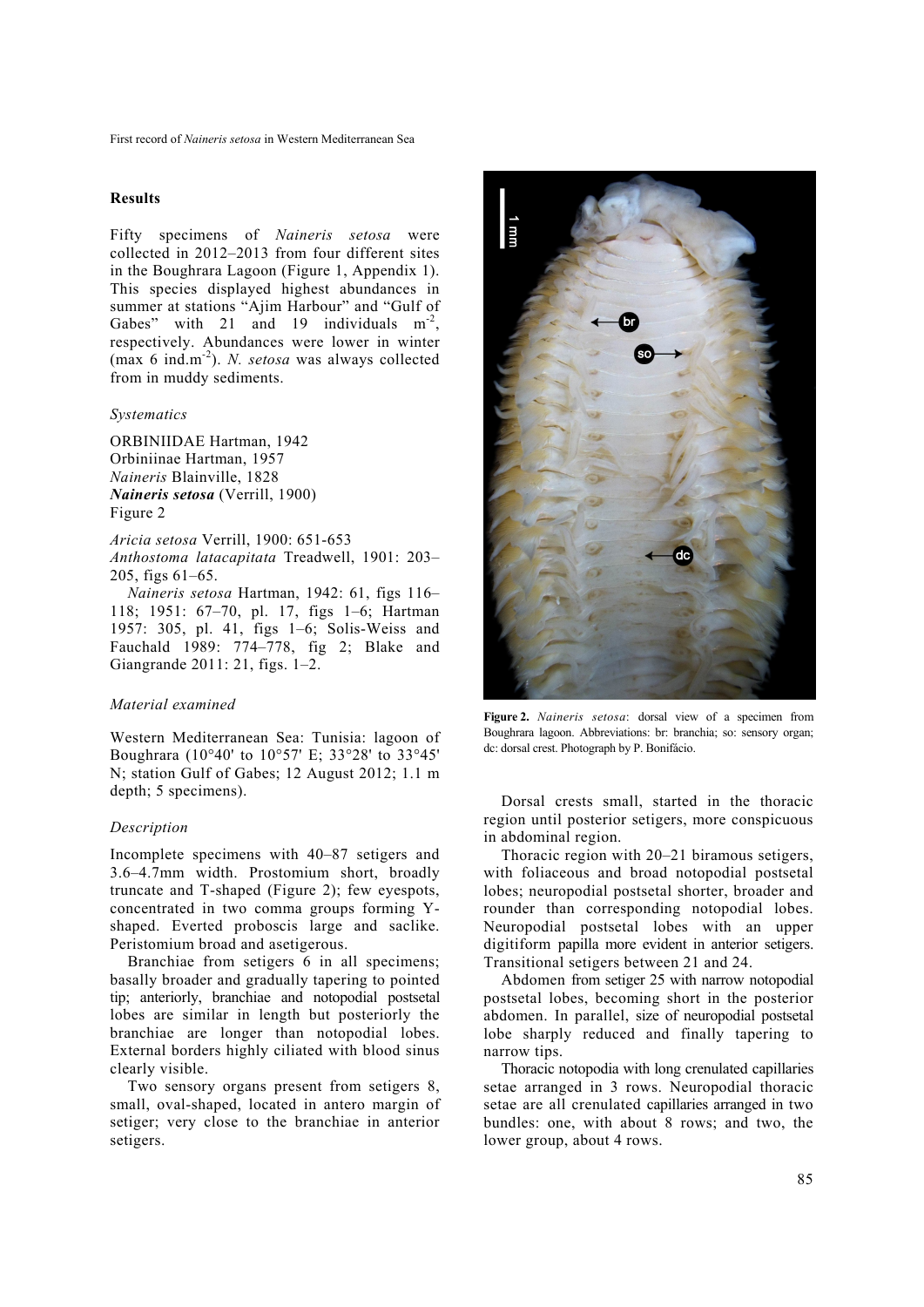In abdomen, the number of setae is more reduced than in the thorax. The notopodia have crenulated capillaries and 1–2 furcate setae (hard to see). The neuropodia with crenulated capillaries and 2–3 straight, bluntly pointed uncini more posteriorly.

# *Distribution*

North-western Atlantic: Gulf of Mexico (Perkins and Savage 1975; Hernandez-Alcantara and Solis-Weiss 1991); Puerto Rico (Treadwell 1901), Acapulco, Mexico (Hartman 1957); Belize (Solis-Weiss and Fauchald, 1989), south-eastern Brazil (Rizzo and Amaral 2001). Mediterranean: Adriatic Sea, Italy (Blake and Giangrande 2011) and western Mediterranean, lagoon of Boughrara, Tunisia (this study).

# *Type locality*

## Bermuda

# *Remarks:*

In Mediterranean Sea, only two species of *Naineris* are recorded: *N. laevigata* (Grube, 1855) distributed apparently from Italy to south of France (Fauvel, 1927), and *N*. *setosa* (Verrill, 1900) from the Adriatic Sea, Italy (Blake and Giangrande, 2011). The main difference between the two species is that *N. laevigata* presents subuluncini in thoracic neuropodia, whereas *N. setosa* presents only crenulated capillaries (Fauvel 1927; Blake 1996; Solis-Weiss and Fauchald 1989; Blake and Giangrande 2011). Furthermore, the prostomium of *N. laevigata* is rounded and the branchiae appears often from setigers 7 or 8 (Fauvel, 1927). Specimens found in this study agree with description of *N. setosa* from Solis-Weiss and Fauchald (1989) and Blake and Giangrande (2011) with presence of prostomium broadly truncated, branchiae appearing on setiger 6 and presence of crenulated capillaries only in thoracic neuropodia.

Among the material examined by Solis-Weiss and Fauchald (1989), variations were found: prostomium rounded or T-shaped; eyesposts scattered or ranged in two or four sickles; 13 or 23 thoracic setigers; and thoracic neurosetae ranged in one or two bundles. All these characteristics appear to be correlated with animal age (Solis-Weiss and Fauchald 1989; Blake and Giangrande 2011). In accordance with these characteristics, animals found in this study are adults: prostomium Tshaped, few eyespots ranged in two sickles, 21 thoracic setigers and thoracic neurosetae ranged in two bundles.

## **Discussion**

The vector of introduction of *Naineris setosa* in the Lagoon of Boughrara cannot be easily determined. According to the Mediterranean Action Plan for Invasive species (UNEP-MAP-RAC/SPA 2005) and in agreement with recent evaluation of pathways at Pan European Level (Katsanevakis et al. 2013), shipping (ballast water and sediments, anchoring, and fouling) is the second main vector of species introduction into the Mediterranean Sea after migration across the Suez Canal. *N. setosa* is probably not a Lesseptian species as this polychaeta is *a priori* not present in the Indo-Pacific region. Blake and Giangrande (2011) suggested that *N. setosa* was introduced in Italy via aquaculture. Despite the presence of two fish farms in the Boughrara Lagoon, this way of introduction may be dismissed because of the origin of the cultivated fishes: Tunisia, Republic of the Philippines, and France. As *N. setosa* was collected in four sites directly connected to the Gulf of Gabes, transport via ship hulls or ballast waters has been hypothesized. Indeed, Gabes is an international harbour with a favoured place in the middle of the Mediterranean Sea, between the oriental and occidental basins. It receives a great deal of traffic from Europe (mainly from Italy), Asia, the USA, and Mexico and is classified among the main harbours for ships carrying crude oil in the Mediterranean Sea. Indeed, there is extensive traffic of crude oil between Italy and Tunisia frequent contact between Brindisi in Italy (where *N. setosa* occurs; Blake and Giangrande 2011) and Skrika in the Gulf of Gabes. Even if maritime transport seems to be the most likely vector of introduction of this species in the Lagoon of Boughrara, it is difficult to identify the exact origin of *N. setosa* which could arrive either directly from the western Atlantic (USA, Mexico) or as a result of secondary spread from Italy.

*Naineris setosa* is clearly tolerant to severely degraded environmental conditions. During this study, specimens were found in four sites classified as polluted: Ajim Harbour supports many fishing activities; the Gulf of Gabes receives industrial waters charged in phosphate; the fish farming site has a heavy aquaculture influence; and El Kantra 2 is perturbed by extension of the pass of El Kantra. These four stations are characterized by high salinity (between 38.5 and 43.1) for both winter and summer seasons, muddy sediments, some areas of anoxic mud (e.g., the Ajim Harbour and fish farming stations), and by polluted waters. Blake and Giangrande (2011) indicated that the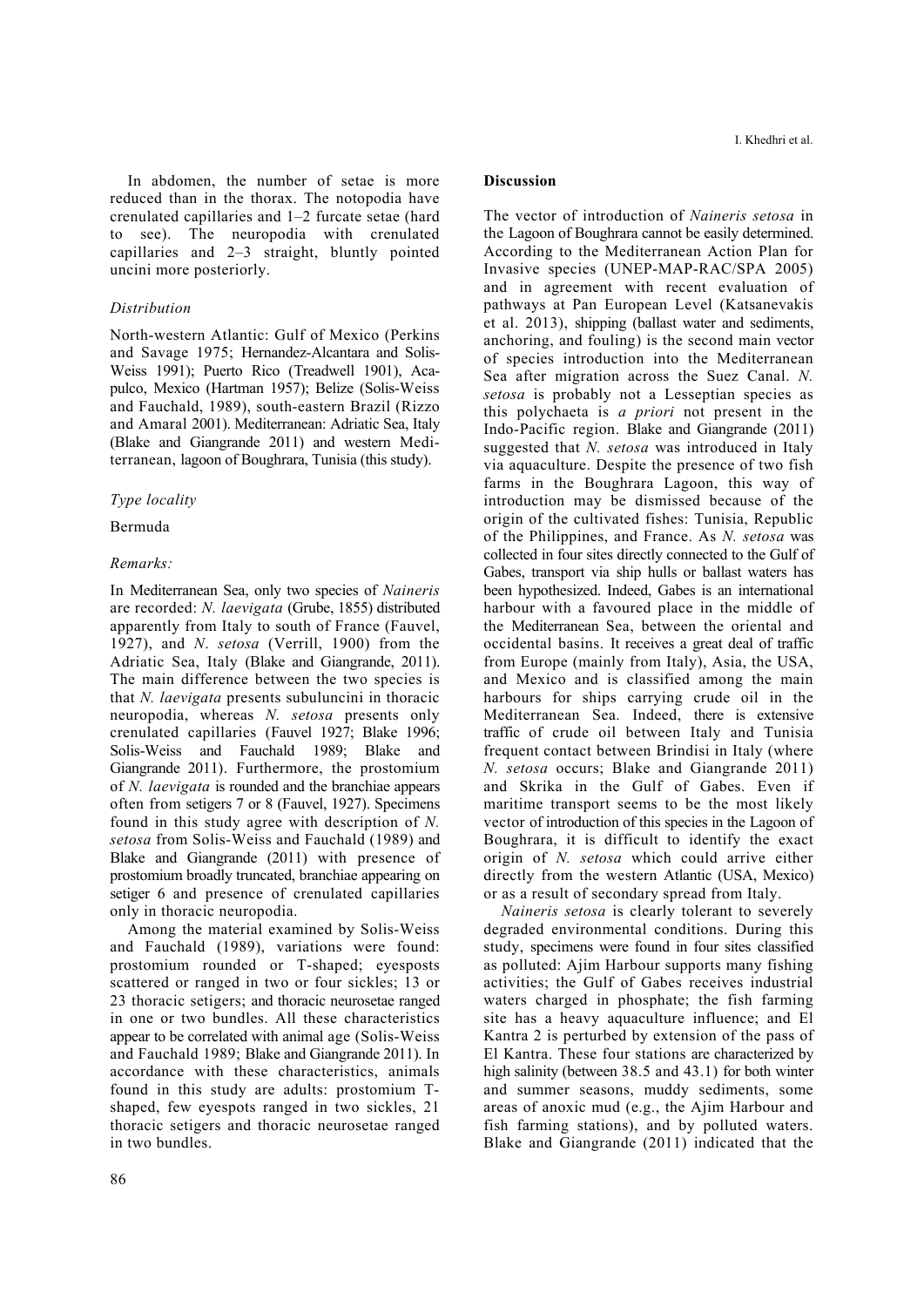existence of the dorsal crests on the abdomen of *N. setosa* is atypical and is perhaps an adaptation, with the very vascularised branchiae, to low oxygen levels in the sediments.

With the extensive levels of intra-Mediterranean shipping traffic, *Naineris setosa* might be present in other Mediterranean harbours. As the Mediterranean Sea connects naturally with the Atlantic Ocean through the Strait of Gibraltar and with the Black Sea by the straits of Bosphorus and the Dardanelles, the presence of this species in other adjacent areas should be watched closely. Finally, the impact of nonindigenous species on the native ecosystem can be significant and may be extremely damaging to native species, local environment, and human activities (Lavesque et al. 2010). Further studies will be necessary to evaluate the major factors driving the spread of *N. setosa* in the Gulf of Gabes and to understand the consequences of its presence on the structure of benthic communities.

#### **Acknowledgements**

The authors wish to thank C. Jbelai (scuba diver), M.D. Aoudi (Captain of the boat), people involved in the sampling campaigns in the lagoon of Boughrara, and anonymous reviewers for useful comments on the manuscript. First author is very grateful to X. de Montaudouin and G. Bachelet to welcome her on the Biodiversity Platform (EPOC laboratory, Arcachon Marine Station, France), the Ministry of the Higher Education of Tunisia and the National Institute of the Sciences and the Technologies of the Sea (INSTM) - Tunis to finance of her stay in France.

#### **References**

- Ayari R, Afli A (2003) Bionomie benthique du petit golfe de Tunis. *Bulletin de l'Institut National des Sciences et Technologie de la Mer de Salammbô* 30: 79–87
- Ayari R, Afli A (2008) Functional groups to establish the ecological quality of soft benthic fauna within Tunis Bay (Western Mediterranean). *Vie et Milieu* 58: 67–75
- Ben Aoun Z, Farhat F, Chouba L, Hadj-Ali MS (2007) Investigation on possible chemical pollution of the Boughrara lagoon, South of Tunisia, by chemical wastes. *Bulletin de l'Institut National des Sciences et Technologies de la Mer de Salammbô* 34: 119– 127
- Blake JA (1996) Chapter 1. Family Orbiniidae Hartman, 1942. In: Blake JA, Hilbig B, Scott PH (eds), Taxonomic atlas of the Santa Maria Basin Western Santa Barbara Channel. Vol 6. Annelida part 3. Polychaeta: Orbiniidae to Cossuridae. Santa Barbara, CA: Santa Barbara Museum of Natural History, pp 1– 26, http://dx.doi.org/10.1080/11250003.2011.577982
- Blake JA, Giangrande A (2011) *Naineris setosa* (Verrill) (Polychaeta, Orbiniidae), an American subtropical-tropical polychaete collected from an aquaculture facility in Brindisi (Adriatic Sea, Italy): A possible alien species. *Italian Journal of Zoology* 78: 20–26
- Cantone G, Fassari G, Brigandi S (1978) Ricerche sui Polycheti della Tunisia. *Animalia* 5: 51–78
- Fauvel P (1924) Sur *l'Aricia foetida Claparède et ses variétés. Bulletin de la Société Zoologique de France* 49: 518–528
- Fauvel P (1927) Faune de France, Polychètes Sédentaires. Office Central de Faunistique, Paris, France, 494 pp
- Hartman O (1951) The littoral marine annelids of the Gulf of Mexico. *Publications of the Institue of Marine Science* 2: 7–124
- Hartman O (1957) Orbiniidae, Apistobranchidae, Paraonidae, and Longosomidae. *Allan Hancock Pacific Expeditions* 15: 183– 393, plates 21-44
- Hernandez-Alcantara PH, Solis-Weiss V (1991) Ecological aspects of the polychaete populations associated with the Red Mangrove *Rhizophora mangle* at Laguna de Terminos, southern part of the Gulf of Mexico. Proceedings of the 2nd International Polychaete Conference, Copenhagen 1986. *Ophelia* Supplement 5: 451– 462
- Katsanevakis S, Zenetos A, Belchior C, Cardoso AC (2013). Invading European Seas: assessing pathways of introduction of marine aliens. *Ocean and Coastal Management* 76: 64–74, http://dx.doi.org/10.1016/j.ocecoaman.2013.02.024
- Lavesque N, Bachelet G, Béguer M, Girardin M, Lepage M, Blanchet H, Sorbe JC, Modéran J, Sauriau PG, Auby I (2010) Recent expansion of the oriental shrimp *Palameon macrodactylus* (Crustacea: Decapoda) on the western coasts of France. *Aquatic Invasions* 5 (Suppl. 1): S103–S108, http://dx.doi.org/10.3391/ai.2010.5.S1.021
- Mortier M (1978) Première approche dans l'étude du macro-benthos de la lagune de Monastir, Tunisie. PhD Thesis, Université d'Aix-Marseille II, Marseille, France, 78 pp
- Perkins TH, Savage T (1975) A bibliography and checklist of polychaetous annelids of Florida, the Gulf of Mexico, and the Caribbean Region. *Florida Marine Research Publications* 14: 1–62
- Rioja E (1960) Estudios anelidologicos.XXIV. Adiciones a la fauna de Anelidos Poliquetos de las costas orientales de Mexico. *Anales de l Instituto de Biologica, México* 31: 289–316
- Rizzo AE, Amaral AC (2001) Environmental variables and intertidal beach annelids of São Sebastião Channel (State of São Paulo, Brazil). *Revista De Biologia Tropical* 49: 849–857
- Seurat LG (1934) Formations littorales et estuaires de la Syrte Mineure (Golfe de Gabès). *Bulletin de la Station Océanographique, Salammbô* 32: 1–65
- Solis-Weiss V, Fauchald K (1989) Orbiniidae (Annelida: Polychaeta) from Mangrove root-mats in Belize, with a revision of the protoariciin genera. *Proceedings of the Biological Society of Washington* 102: 772–792
- Treadwell AL (1901) The polychaetous annelids of Porto Rico. *Bulletin of the United States Fisheries Commission* 20: 181–210
- UNEP-MAP-RAC/SPA (2005) Action Plan concerning species introductions and invasive species in the Mediterranean Sea . RAC/SPA (Ed.), Tunis, 30 pp
- UNEP-MAP-RAC/SPA (2013) Marine Mediterranean Invasive Alien Species (MAMIAS), http://www.mamias.org
- Verrill AE (1900) Additions to the Turbellaria, Nemertina, and Annelida of the Bermudas. *Transactions of the Connecticut Academy of Arts and Sciences* 10: 595–671
- Zenetos A , Gofas S, Verlaque M, Cinar ME, Garcia Raso JE, Bianchi N, Morri C, Azzurro E, Bilecenoglu M, Froglia C, Siokou I, Violanti D, Sfriso A, San Martin G, Giangrande A, Katagan T, Ballesteros E, Ramos-Espla A, Mastrototaro F, Ocana O, Zingone A, Gambi MC, Streftaris N (2010) Alien species in the Mediterranean Sea by 2010. A contribution to the application of European Union's Marine Strategy Framework Directive (MSFD). Part I. Spatial distribution. *Mediterranean Marine Science* 11: 381–493
- Zenetos A, Gofas S, Verlaque M, Çinar ME, Garcia Raso JE, Bianchi CN, Morri C, Azzurro E, Bilecenoglu M, Froglia C, Siokou I, Violanti D, Sfriso A, Saint Martin G, Giangrande A, Katagan T, Ballesteros E, Ramos Espla A, Mastrototaro F, Ocana O, Zingone E, Gambi MC, Streftaris N (2011) Errata to the review article (Medit. Mar. Sci., 11 (2): 318-493). Alien species in the Mediterranean Sea by 2010. A contribution to the